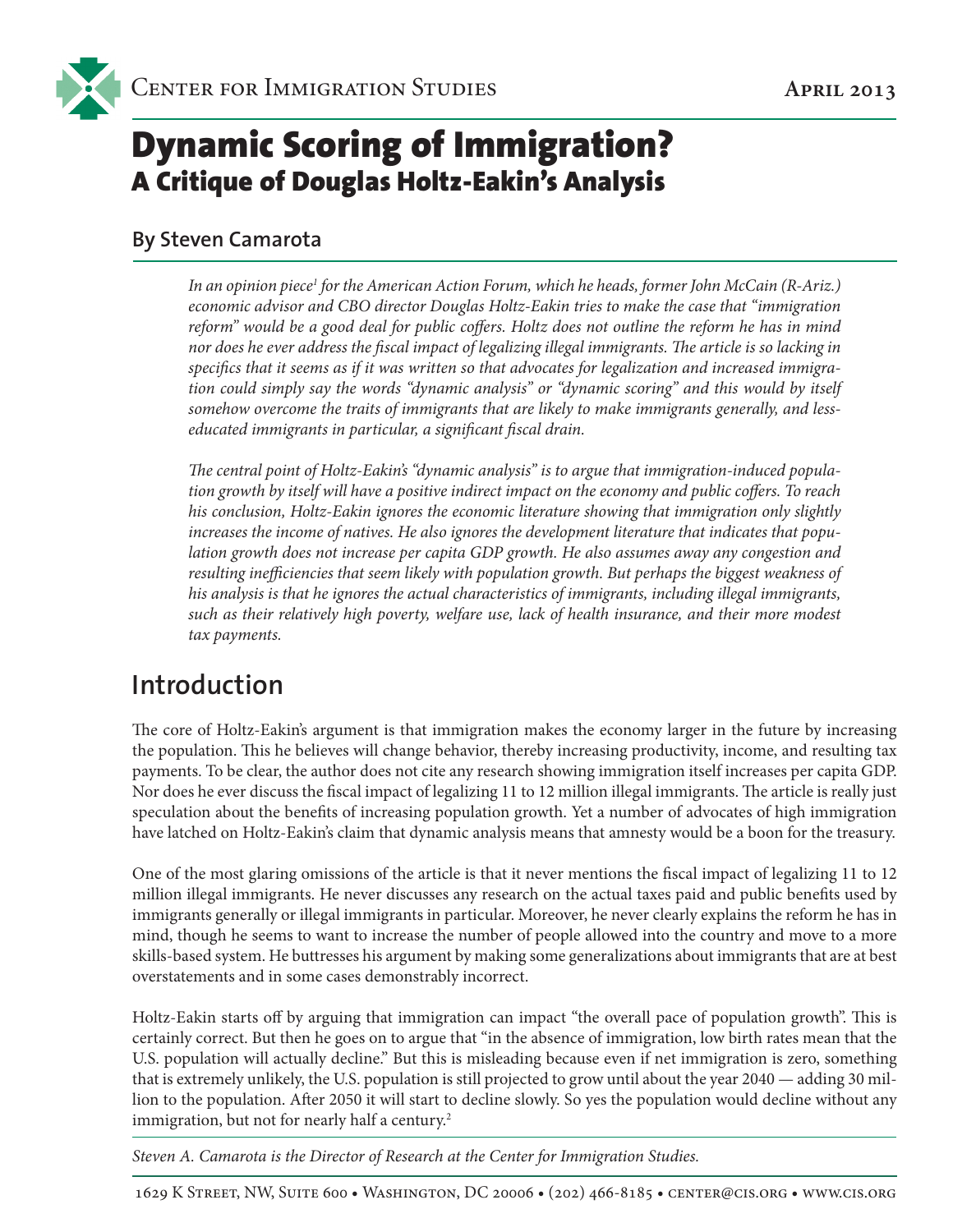### **Ignoring the Immigration Literature**

But the larger issue is immigration's impact on per-capita income. Economists have studied this question, but this research is entirely left out of Holtz-Eakin's analysis. As the nation's leading immigration economist, George Borjas of Harvard, points out in a recent paper, "immigration makes the U.S. economy (GDP) significantly larger, with almost all of this increase in GDP accruing to the immigrants themselves as a payment for their labor services."

Borjas concludes that "Although immigration makes the aggregate economy larger, the actual net benefit accruing to natives is small, equal to an estimated two-tenths of 1 percent of GDP."3 A larger economy from immigration is not a richer economy, though it is not a poorer one either. It may also be worth noting that to generate these tiny gains immigration has to redistribute income. In the United States, the workers who lose from immigration tend to be the least-educated and poorest workers, who very likely have to use more government services as their income declines.

In their magisterial 1997 study "The New Americans", The National Academy of Sciences came to the same conclusion as Borjas — immigration's main impact is to redistribute income. The Academy estimated that the economic benefit from the redistribution created by immigration was one- to two-tenths of 1 percent GDP for natives, which is very similar to Borjas' estimate. This is very far from the kinds of per capita gains Holtz-Eakin asserts in his article.

Holtz-Eakin never refutes or even addresses the research showing that immigration makes America bigger but not richer, even though it is directly germane to his analysis. His real focus is on arguing that we should allow in more immigrants again, without addressing the current population of illegal immigrants. Holtz-Eakin estimates that the immigration reform he has in mind, which he does not explain in any detail, can raise per capita GDP by \$1,700 a year.

To make his case he argues that because immigration makes the population larger, GDP growth will be higher and "there will be greater replacement of existing capital goods and investment in new capital goods." And "more rapid overall population growth would generate more rapid GDP growth, which would in turn raise productivity." The research he cites to support his argument does not deal with immigration; it is a theoretic work suggesting a relationship between a larger population and positive economic outcomes.

It is not at all clear the few studies he cites are even relevant to immigration-induced population growth. One of the studies he links to deals with manufacturing from 1949 to 1983.<sup>4</sup> Even if the study was correct, a lot has changed in the last 30 years. The idea that population growth all by itself increases per capita income and productivity is certainly not a consensus position among economists.

## **Ignoring the Development Literature**

In addition to not discussing the immigration literature, Holtz-Eakin ignores the literature that looks at the impact of population growth on per capita income in developing countries, which would appear to be directly relative to his argument. That research generally does not support the idea that by itself population growth increases per capita GDP. In fact, there is good evidence that rapid population growth works against improving incomes in such countries. A 2009 review of 29 different studies on the impact of population growth on economic development concludes: "Particularly strong is the evidence in support of the increasingly adverse effects of population growth in the post-1980 period."5

Maybe he feels that this work is not relevant to developed countries like the United States. But he does not say so.

Holtz-Eakin also assumes away issues of congestion and the potential inefficiencies it creates. Yet traffic alone has been found to cost the economy \$121 billion annual in wasted time and fuel.<sup>6</sup> Perhaps population density plays no role in congestion, so we can make our country much more densely settled without increasing traffic or congestion. This would seem to be an important question if your whole argument hangs on the idea that a larger population is a richer population. But he never deals with it.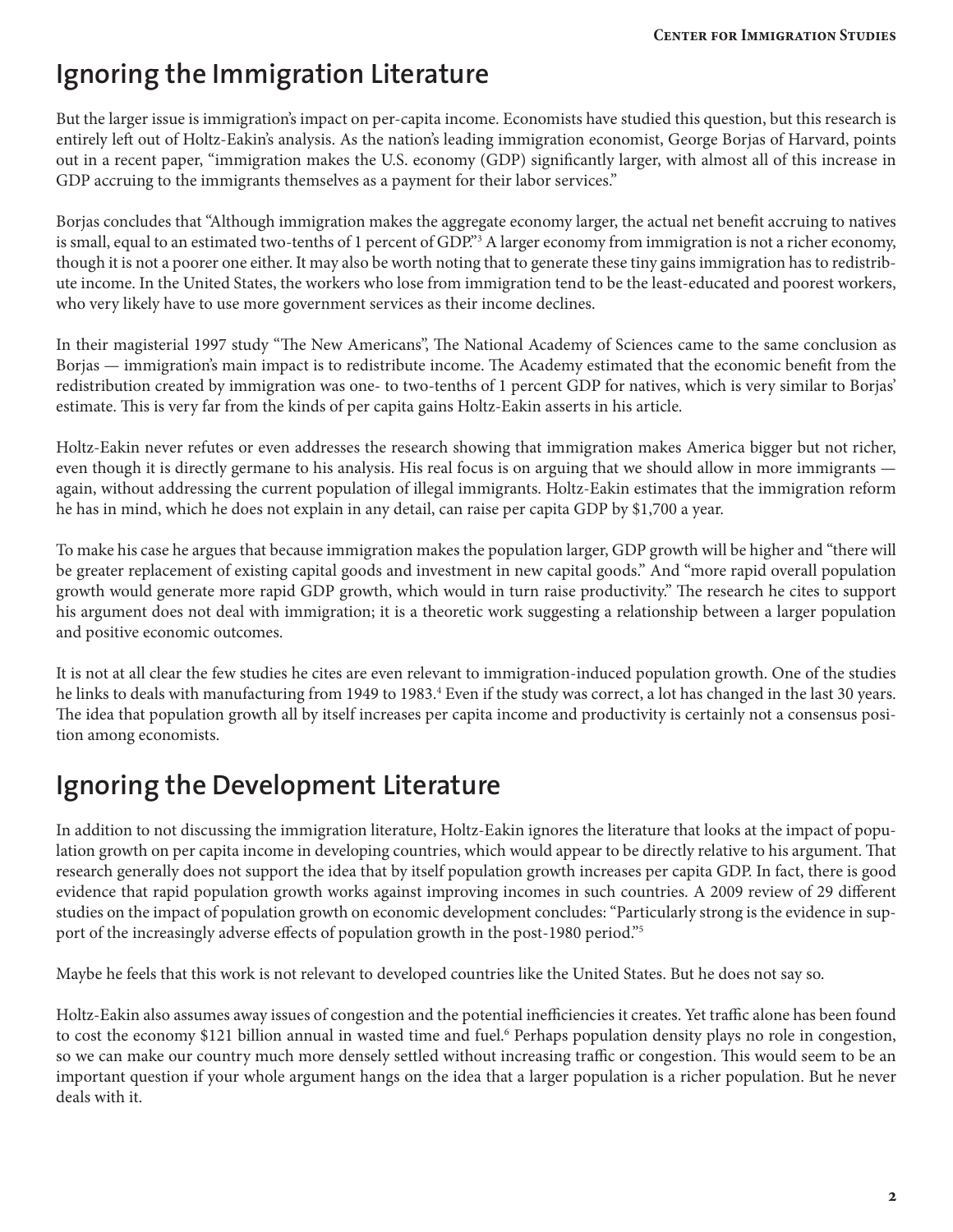### **The Actual Characteristics of Immigrants**

One of the oddest features of the entire article is that it ignores the actual characteristics of immigrants that relate most directly to their fiscal impact. For example, of households headed by immigrants, 36 percent access one or more welfare programs, compared to 23 percent of native-headed households. And the federal income tax liability of immigrant households is only 71 percent that of native households.7 What are the fiscal implications of this? None of this seems to matter to Holtz-Eakin.

To the extent that he discusses the traits of immigrants, he often invokes positive stereotypes that are at best overstatements. He asserts that because "immigrants have higher rates of labor force participation" increased immigration would cause the labor force to grow more rapidly. Actually there is no meaningful difference in the labor force participation rate of immigrants and natives.

Holtz-Eakin cites a Census Bureau table from 2010 that shows somewhat higher employment rates for immigrants. But the table includes people over 65 and younger teenagers. These two groups have relatively low rates of employment, and there are relatively fewer immigrants in these groups. (There are relatively few immigrant teenagers because immigrants generally arrive after age 20, and the children they have once here are, by definition, not immigrants.) The same table shows that if you just focus on 25 to 64-year-olds, the core of the labor force, the labor force participation rate for immigrants is 77.9 percent and 78.4 percent for natives.<sup>8</sup> Public-use data from the fourth quarter of 2012 show the labor force participation rate for 18 to 65-year-old natives was 74.9 percent vs. 74.7 percent for immigrants.<sup>9</sup> Immigrant men have somewhat higher rates of labor force participation, as Holtz-Eakin argues, but immigrant women have lower rates, so there is no significant difference overall.

### **Immigration No Fix for an Aging Society**

Holtz-Eakin also argues that immigration will help fix the problem of an aging society. In fact, immigration has a tiny impact on slowing the aging of the U.S. population. To make his case Holtz-Eakin cites an article in the *Wall Street Journal* that states, "if you strip these immigrants — and their relatively high fertility rates — from our population profile, America suddenly looks an awful lot like continental Europe, which has a fertility rate of 1.5." This is simply wrong.

The 2011 American Community Survey collected by the Census Bureau shows that the Total Fertility Rate or TFR in the United States overall (immigrant and native) is 1.98 children per women, and for natives alone it is 1.88. This is a difference of .1 children or about 5 percent. Immigrants do have higher fertility than natives. But their impact on the average TFR in the United States and thus the nation's age structure is quite modest. Immigration is not the reason America's fertility is higher than most Western countries.

Demographers have long known that immigration can have only a small impact on slowing the aging of lower-fertility societies. In an important 1992 article in *Demography,* the leading academic journal in the field, Carl P. Schmertmann showed that mathematically, "constant inflows of immigrants, even at relatively young ages, do not necessarily rejuvenate low-fertility populations. In fact, immigration may even contribute to population aging."10

The Census Bureau concluded in a 2000 report that immigration is a "highly inefficient" means for increasing the percentage of the population that is of working-age in the long run.<sup>11</sup> In an article for the National Academy on an Aging Society last year I also showed that immigration has only a small impact on improving the share of the population that is of working age through 2050.12

#### **Immigrants Are Not Especially Entrepreneurial**

The author also makes the argument that immigrants are especially entrepreneurial. Like labor force participation, the actual data show there is no meaningful difference between immigrants and natives in entrepreneurship. Holtz-Eakin links to a report showing that in 2007 "10.5 percent of the immigrant work force owns a business compared with 9.3 percent" of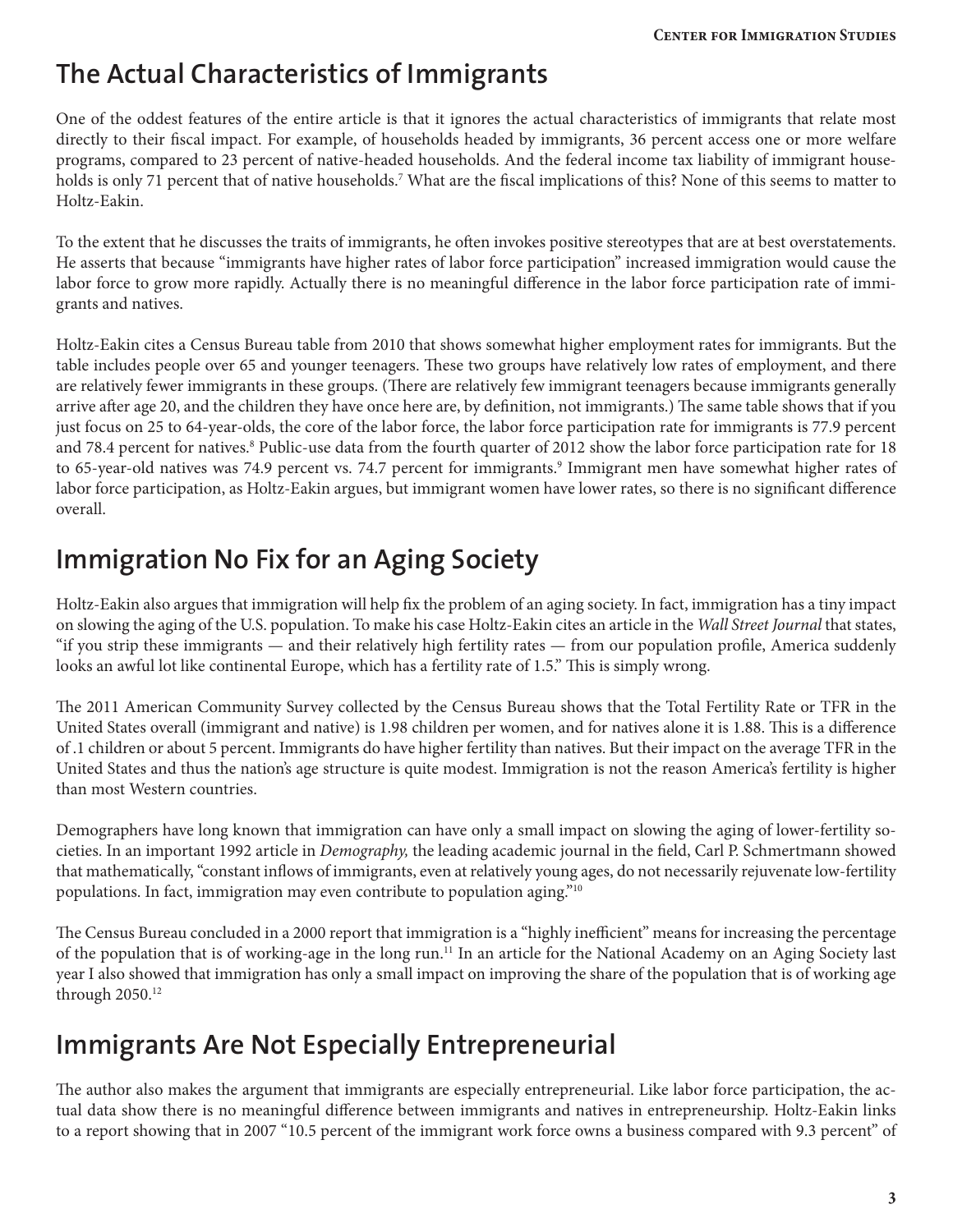natives. This is hardly a big difference. Equally important, these rates include teenage workers, who have very low rates of entrepreneurship and very few of whom are immigrants.

In 2011 the share of employed immigrants ages 25-plus who reported they were self-employed was 11.5 percent, and 11.7 percent for natives, which is not a statistically significant difference. Of the self-employed, the average income for natives was \$21,116 and \$22,372 for immigrants. Natives enjoyed a slight advantage in the number of workers they employ, with about 17 percent indicting they had more than 10 employees compared to 13 percent for immigrant entrepreneurs. An additional 2 percent of natives and 1 percent of immigrants were self-employed part time.<sup>13</sup> The report Holtz-Eakin cites actually says the same basic thing. The report states that "Of total business income in the United States, 12 percent is generated by immigrant business owners." To place this in perspective, immigrants are roughly 12 percent of the total population, making them quite average.

It is very hard to argue that a high rate of entrepreneurship is a distinctive characteristic of immigrants overall. Nor is it lacking among immigrants. Immigrants from some countries do have high rates of entrepreneurship, while those from other countries have very low rates. But their overall rate is very similar to that of natives. Perhaps Holtz-Eakin would like to select immigrants from regions of the world whose immigrants to the United States have high rates of self-employment. But he does not make that argument.

#### **Immigration's Fiscal Impact**

One of the biggest weaknesses of Holtz-Eakin's article is that he is totally silent on the fiscal impact of legalizing 11 million illegal immigrants, which is at the very center of the current debate. On average, illegal immigrants have about 10 years of schooling. The research is clear that less-educated immigrants are a large net fiscal drain. The 1997 National Academy study cited above found that an individual immigrant without a high school education used \$89,000 more in services than he paid in taxes during his lifetime, excluding any costs associated with his children. The figure was negative \$31,000 for an immigrant with only a high school education. More educated immigrants were found to be a fiscal benefit. Who is allowed into the country and who is allowed to stay in the country has enormous fiscal implications, but not in Holtz-Eakin's analysis.

Another key feature of the Senate immigration plan is a new worker program that will admit "lesser-skilled" immigrants, many of whom will be able to apply for permanent residence. Is this a good idea given what we know about the correlation between education and fiscal effects? Again, Holtz-Eakin never mentions it. Yet he still gives a specific estimate of the economic and fiscal benefit immigration creates. Even if he thinks a bigger, more densely settled country is a richer country, he still must address the question of whether the gains that he supposes come from population growth offset the fiscal impact of the new immigrants.

#### **Conclusion**

In making his case that immigration-induced population growth by itself will have a positive indirect impact on the economy and public coffers, Holtz-Eakin ignores the academic research showing that immigration does not significantly increase the income of natives. He also ignores the research that has examined the actual impact of immigration on public coffers. He can do this because he is not really interested in the actual characteristics of immigrants, even though all available evidence suggests that the fiscal impact of immigrants depends heavily on their education at arrival. His view is that by making the population larger and the country more densely settled, immigration will make the country richer, all evidence to the contrary.

There might be a fiscal benefit from immigration-induced population growth. But Holtz-Eakin has certainly not made a convincing case for it.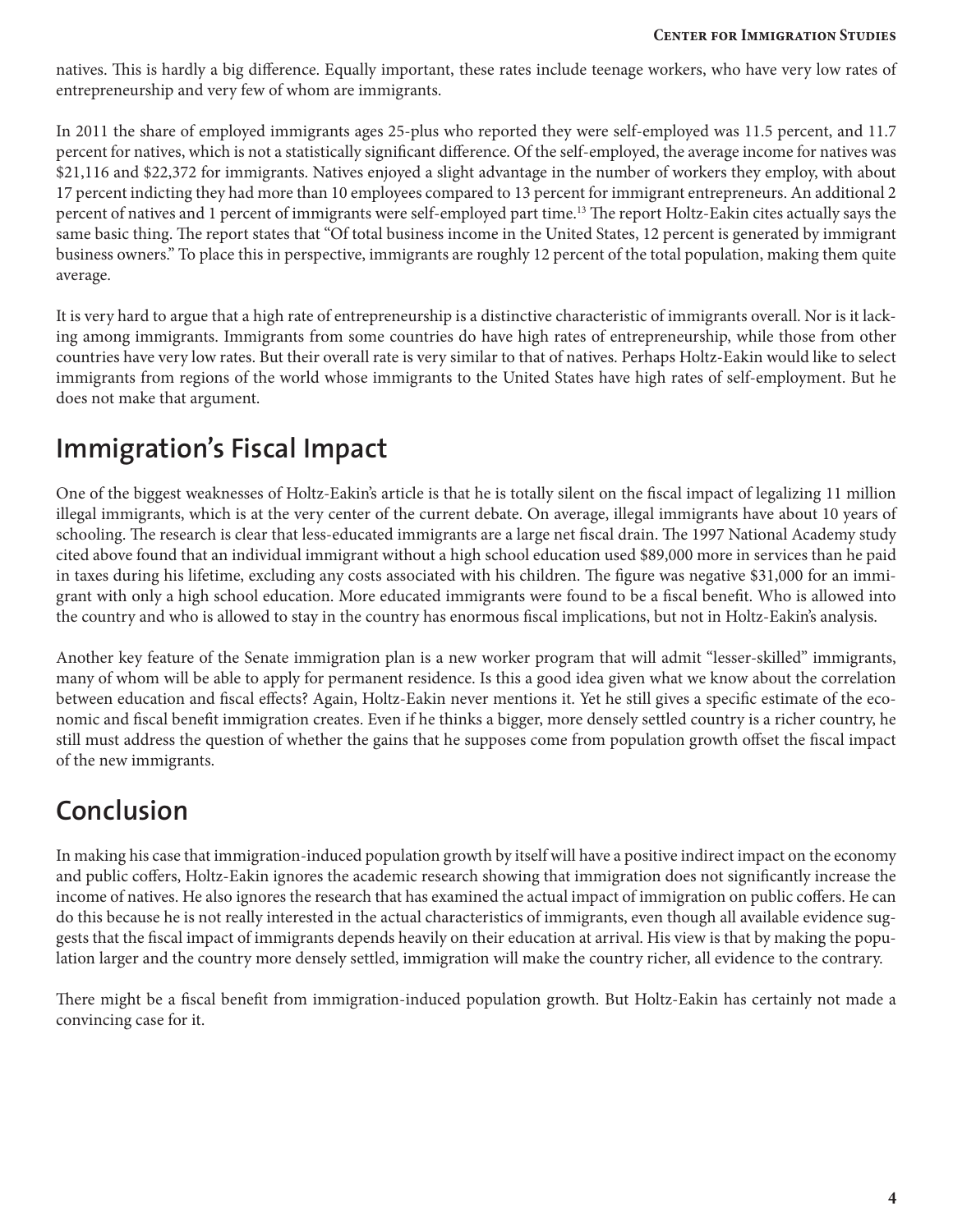